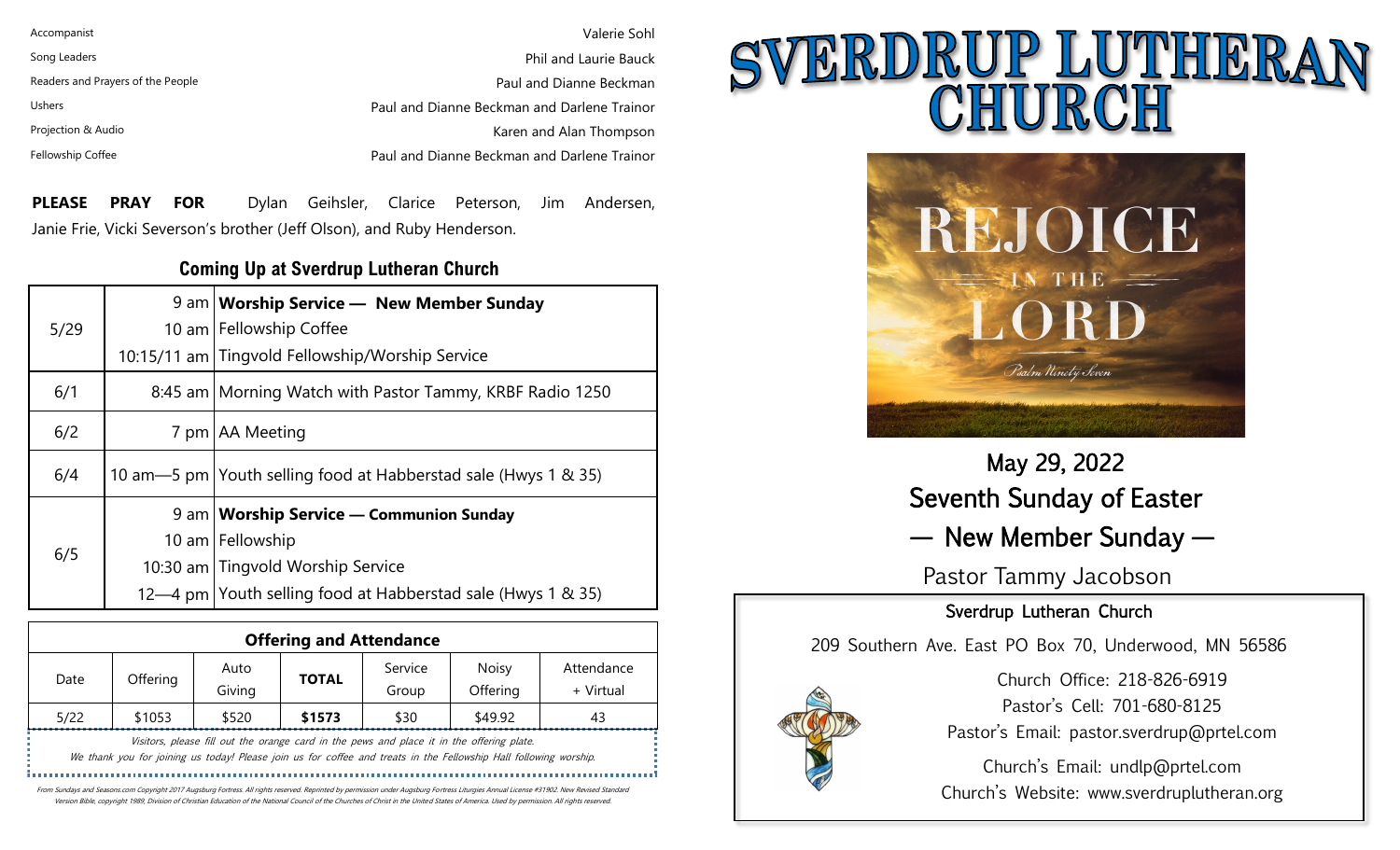#### GATHERING

The Holy Spirit calls us together as the people of God.

#### **GATHERING MUSIC**

#### **WELCOME AND ANNOUNCEMENTS**

#### **THANKSGIVING FOR BAPTISM ………………………………………………………**

All may make the sign of the cross, the sign marked at baptism, as the presiding minister begins.

Alleluia! Christ is risen. **Christ is risen indeed. Alleluia!** In the waters of baptism, we have passed over from death to life with Jesus Christ, and we are a new creation. For this saving mystery, and for this water, let us bless God, who was, who is, and who is to come. Water may be poured into the font as the presiding minister gives thanks. We thank you, God, for your river of life, flowing freely from your throne: through the earth, through the city, through every living thing. You rescued Noah and his family from the flood; You opened wide the sea for the Israelites. Now in these waters you flood us with mercy, and our sin is drowned forever. You open the gate of righteousness and we pass safely through. In Jesus Christ, you calm and trouble the waters. You nourish us and enclose us in safety. You call us forth and send us out. In lush and barren places, you are with us. You have become our salvation. Now breathe upon this water and awaken your church once more. Claim us again as your beloved and holy people. Quench our thirst; cleanse our hearts; wipe away every tear. To you, our Beginning and our End, our Shepherd and Lamb, be honor, glory, praise, and thanksgiving, now and forever. **Amen.**

#### **THE PRAYERS**

Reader: "God, in your mercy … "

**Congregation Response : "Hear our prayer."**

#### **THE LORD'S PRAYER**

**Our Father, who art in heaven, hallowed be thy name, thy kingdom come, thy will be done, on earth as it is in heaven. Give us this day our daily bread; and forgive us our trespasses, as we forgive those who trespass against us; and lead us not into temptation, but deliver us from evil. For thine is the kingdom, and the power, and the glory, forever and ever. Amen.**

### **SENDING**

God blesses us and sends us in mission to the world.

#### **BLESSING** Pastor Tammy

**SENDING SONG** *"Faith of Our Fathers"* ELW #812, All

## **DISMISSAL**

Alleluia! Christ is risen. **Christ is risen indeed. Alleluia!** Go in peace. Tell what God has done. **Thanks be to God.**

#### **SENDING MUSIC**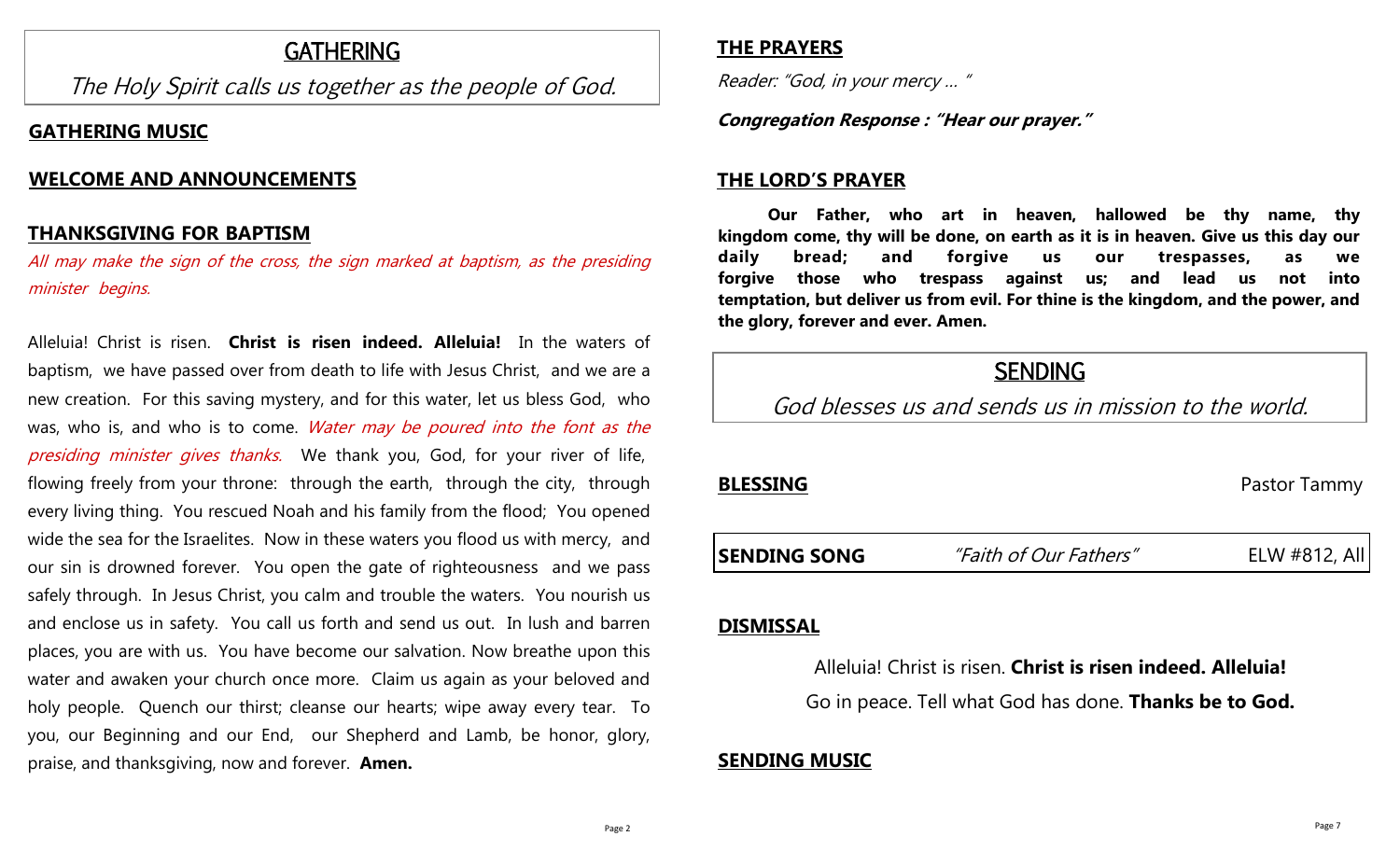of all that I have said to you. <sup>27</sup> Peace I leave with you; my peace I give to you. I do not give to you as the world gives. Do not let your hearts be troubled, and do not let them be afraid. <sup>28</sup>You heard me say to you, 'I am going away, and I am coming to you.' If you loved me, you would rejoice that I am going to the Father, because the Father is greater than I.  $^{29}$ And now I have told you this before it occurs, so that when it does occur, you may believe."

**Pastor Tammy** 

|  | <b>SONG OF THE DAY</b> | <i>"Abide with Me"</i> | ELW #629, vs 1, 3, 5 |
|--|------------------------|------------------------|----------------------|
|--|------------------------|------------------------|----------------------|

#### **INTRODUCTION OF NEW MEMBERS**

#### Michelle and Daryl Eberhardt

#### **THE WELCOME**

**We welcome you into the Lord's family. We receive you as fellow members of the body of Christ, children of the same heavenly Father, and workers with us in the Kingdom of God.**

#### **THE APOSTLE'S CREED**

**I believe in God, the Father almighty, creator of heaven and earth. I believe in Jesus Christ, his only Son, our Lord. He was conceived by the power of the Holy Spirit and born of the Virgin Mary. He suffered under Pontius Pilate, was crucified, died and was buried. He descended into hell. On the third day he rose again. He ascended into heaven, and is seated at the right hand of the Father. He will come again to judge the living and the dead. I believe in the Holy Spirit, the holy catholic church, the communion of saints, the forgiveness of sins, the resurrection of the body, and the life everlasting. Amen.**

#### **GREETING**

The grace of our Lord Jesus Christ, the love of God, and the communion of the Holy Spirit be with you all. **And also with you.**

#### **PRAYER OF THE DAY**

O God, **form the minds of your faithful people into your one will. Make us love what you command and desire what you promise, that, amid all the changes of this world, our hearts may be fixed where true joy is found, your Son, Jesus Christ our Lord, who lives and reigns with you and the Holy Spirit, one God, now and forever. Amen.**

#### **WORD**

God speaks to us in scripture reading, preaching and song.

#### **FIRST READING** Acts 16:16-34

 $16$ One day, as we were going to the place of prayer, we met a slave-girl who had a spirit of divination and brought her owners a great deal of money by fortune-telling. <sup>17</sup>While she followed Paul and us, she would cry out, "These men are slaves of the Most High God, who proclaim to you a way of salvation."  $18$ She kept doing this for many days. But Paul, very much annoyed, turned and said to the spirit, "I order you in the name of Jesus Christ to come out of her." And it came out that very hour.